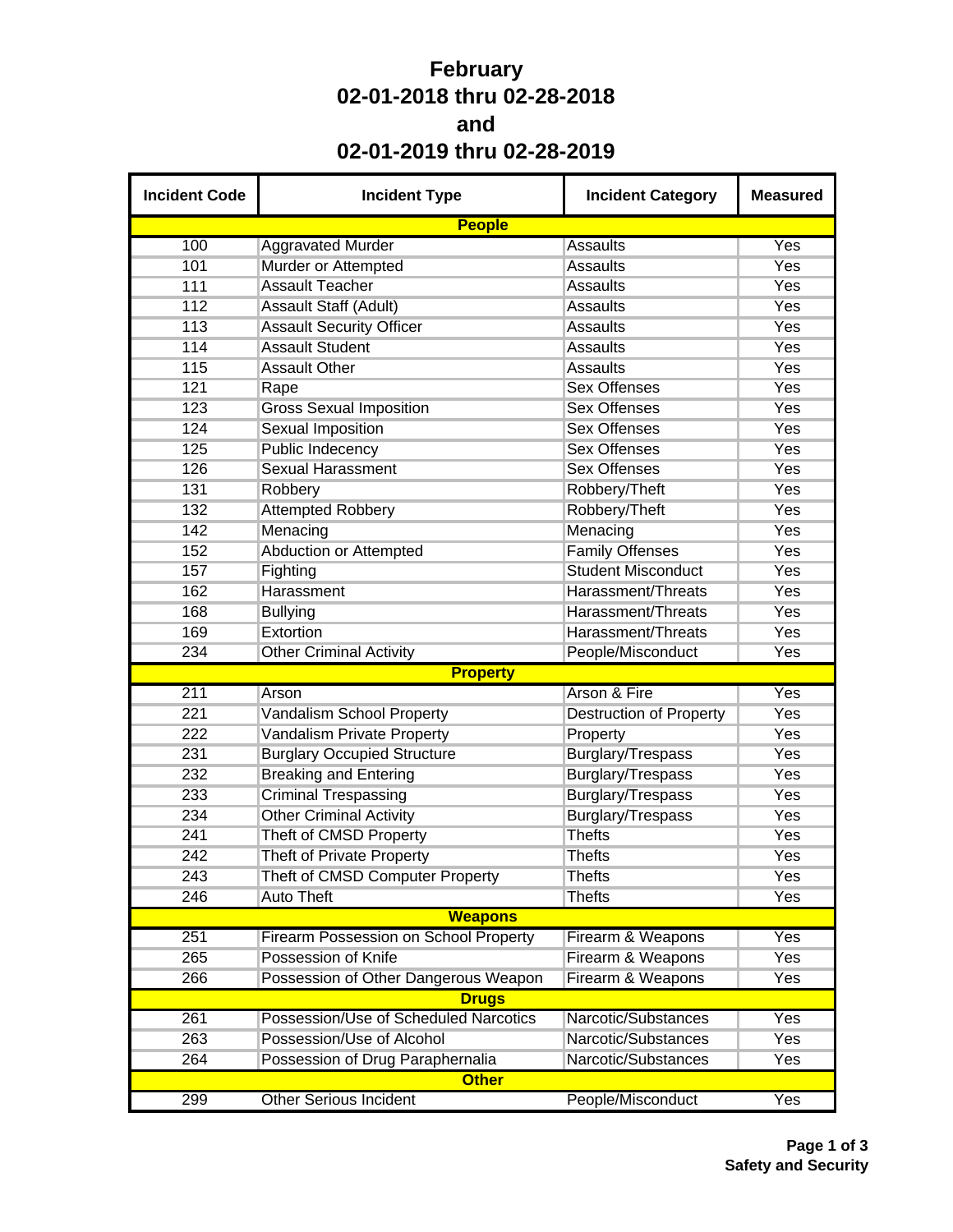## *Safety and Security Monthly Summary - February*

| <b>High School</b>                           |        | K <sub>8</sub> |                 |                 |       |                                              |                      |        |          |                 |                  |       |         |
|----------------------------------------------|--------|----------------|-----------------|-----------------|-------|----------------------------------------------|----------------------|--------|----------|-----------------|------------------|-------|---------|
| <b>All Incidents</b>                         |        |                |                 |                 |       |                                              | <b>All Incidents</b> |        |          |                 |                  |       |         |
| Feb 17-18                                    |        |                | 58              |                 |       | Feb 17-18                                    |                      |        |          | 112             |                  |       | Feb 17- |
| Feb 18-19                                    |        |                | 56              |                 |       | Feb 18-19                                    |                      |        |          | 99              |                  |       | Feb 18- |
| Change                                       |        |                | $-3%$           |                 |       | Change                                       |                      |        |          | $-12%$          |                  |       | Change  |
| <b>Quantity - Measured Serious Incidents</b> |        |                |                 |                 |       | <b>Quantity - Measured Serious Incidents</b> |                      |        |          |                 |                  |       | Q       |
|                                              | People | Property       | Weapons         | Drugs           | Other |                                              |                      | People | Property |                 | Weapons<br>Drugs | Other |         |
| Feb 17-18                                    | 25     | 5 <sup>1</sup> | 12 <sub>l</sub> | 15 <sub>l</sub> |       | Feb 17-18                                    |                      | 74     | 6        | 10 <sup>1</sup> | 9                | 13    | Feb 17- |



|           | High School          |                  | K8                   | <b>Monthly Total</b> |  |
|-----------|----------------------|------------------|----------------------|----------------------|--|
|           | <b>All Incidents</b> |                  | <b>All Incidents</b> | <b>All Incidents</b> |  |
| Feb 17-18 | 58                   | <b>Feb 17-18</b> | 112                  | Feb 17-18 (Monthly)  |  |
| Feb 18-19 | 56                   | Feb 18-19        | 99                   | Feb 18-19 (Monthly)  |  |
| Channe    | $-30/2$              | Change           | $-1206$              | <b>Change</b>        |  |

## **Quantity - Measured Serious Incidents Quantity - Measured Serious Incidents Quantity - Measured Serious Incidents**

| ပ္က<br>Φ<br>≂<br>ധ<br>ಹೆ<br>∸<br>ਨ<br>Ф<br>Φ<br>മ | go<br><u>_</u><br>Ф |           | ဖာ<br>∽<br>Φ<br>∽<br>Φ<br>≂<br>ေ<br>w<br>∽<br>Φ<br>௨<br>ರಾ<br>∸<br>O<br>Φ<br>Ф<br>ப<br>ட<br>ட |                     | eople<br>ட | ≏<br>∽<br>Φ<br>႕<br>ட | ၯ<br>န္<br>$\omega$ | წე       |    |
|---------------------------------------------------|---------------------|-----------|-----------------------------------------------------------------------------------------------|---------------------|------------|-----------------------|---------------------|----------|----|
| Feb 17-18<br>25<br>51                             | 12 15               | Feb 17-18 | 13<br>74 <sub>1</sub><br>9<br>10l                                                             | Feb 17-18 (Monthly) | 99         |                       | 22 24               |          | 14 |
| Feb 18-19<br>27 I<br>՟                            | 8<br>ΩI             | Feb 18-19 | 12 <sub>1</sub><br>74<br>$\mathbf{r}$<br>ຈ                                                    | Feb 18-19 (Monthly) | 101        |                       |                     | 12 10 12 | 20 |



|                           | K8                                           |        |                |         |                     |                                              | <b>Monthly Total</b> |        |          |          |                |
|---------------------------|----------------------------------------------|--------|----------------|---------|---------------------|----------------------------------------------|----------------------|--------|----------|----------|----------------|
|                           | <b>All Incidents</b>                         |        |                |         |                     |                                              | <b>All Incidents</b> |        |          |          |                |
| 58                        | Feb 17-18                                    |        |                | 112     |                     |                                              | Feb 17-18 (Monthly)  |        |          | 170      |                |
| 56                        | Feb 18-19                                    | 99     |                |         | Feb 18-19 (Monthly) |                                              |                      | 155    |          |          |                |
| $-3%$                     | Change<br>$-12%$                             |        |                |         | Change              |                                              |                      | $-9%$  |          |          |                |
| cidents                   | <b>Quantity - Measured Serious Incidents</b> |        |                |         |                     | <b>Quantity - Measured Serious Incidents</b> |                      |        |          |          |                |
| Weapons<br>Drugs<br>Other |                                              | People | Property       | Weapons | Drugs               | Other                                        |                      | People | Property | Weapons  | Drugs<br>Other |
| $12$   15                 | Feb 17-18                                    | 74     | 6 <sup>1</sup> | 10      | 9                   | 13                                           | Feb 17-18 (Monthly)  | 99     |          | 11 22 24 | 14             |
| 8<br>9                    | Feb 18-19                                    | 74     | 7 <sub>l</sub> | 3       | 3                   | 12                                           | Feb 18-19 (Monthly)  | 101    | 12       | 10 12    | 20             |